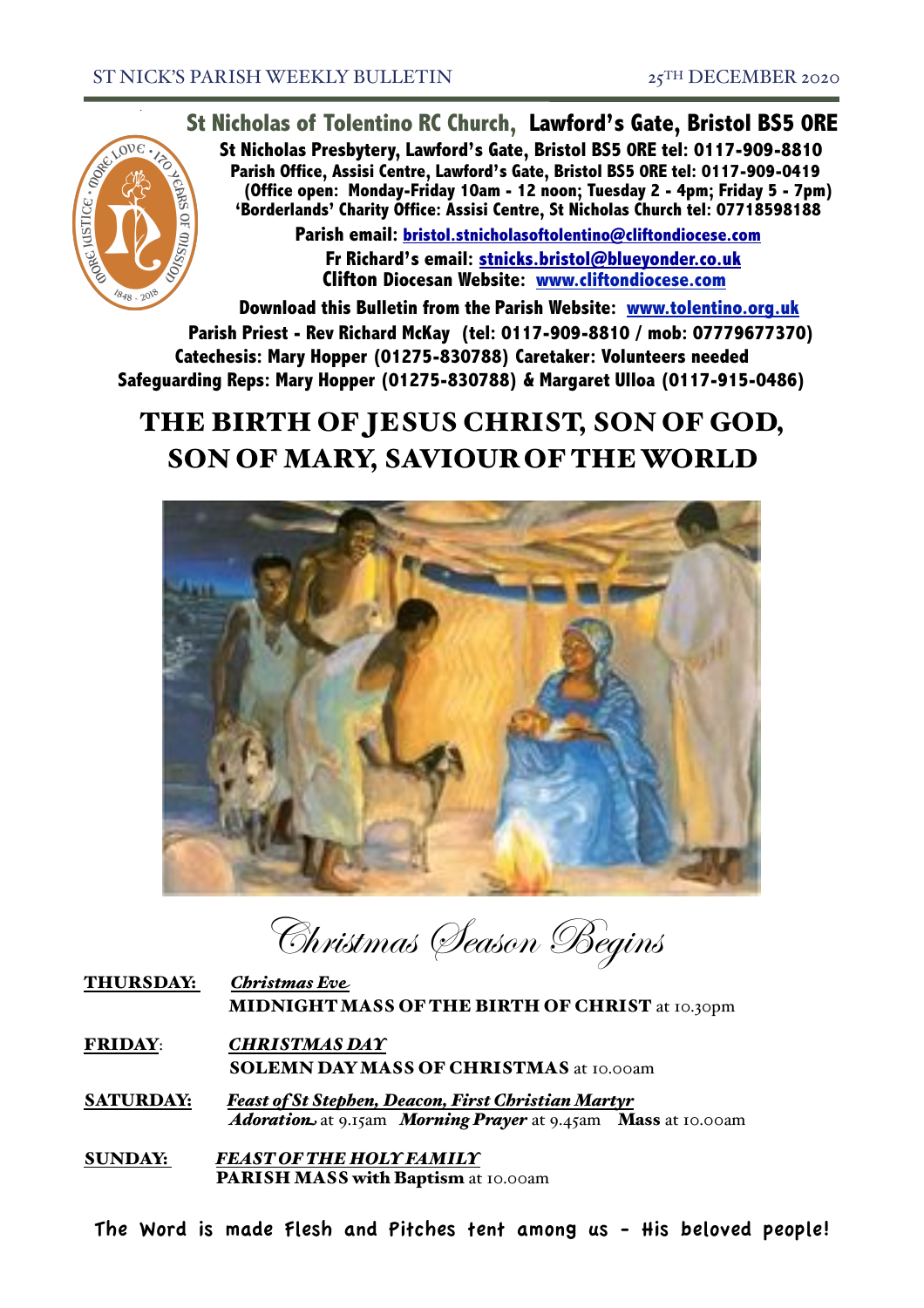| <b>MONDAY:</b> |  | <b>Feast of the Holy Innocents (Day of prayer for all child victims)</b> |
|----------------|--|--------------------------------------------------------------------------|
|                |  | <b>Adoration</b> at 8.30am Service of Word and Communion at 9.00am       |

TUESDAY: *Feast of St Thomas Becket, Martyred Archbishop of Canterbury Adoration* at 6.00pm **Mass** at 6.30pm

WEDNESDAY: *Adoration* at 6.00pm Mass at 6.30pm

THURSDAY: *Adoration* at 8.30amMass at 9.00am WATCHNIGHT MASS at 10.30pm

FRIDAY: *FEAST OF MARY THE MOTHER OF GOD - NEW YEAR'S DAY* Adoration<sub>1</sub> at 9.30am MASS FOR PEACE at 10.00am

SATURDAY: *Feast of Ss Basil the Great & Gregory Nanzianzen, Bishop Theologians (4th C)* Adoration at 11.00am Mass at 12noon *Sacrament of Reconciliation (Confessions)* after Mass and 4.30-5.00pm

*Fr Richard, and Deacon Jack and Joan,and Parish Team*

*Want to assure you all of our Special Prayer for you and yours this Christmas. Although we cannot celebrate the Birth of Jesus as we have done previously because of the Covid Pandemic, may your Joy be undimmed and your Hope enlarged We wish you and those you love every Joy and Happiness this most Blessed Christmas. You are especially remembered at the Eucharist.*

*A Special Word of Welcome to all Visitors to our Parish this Christmas, In particular to any friends who are not Roman Catholics … We value your presence with us as we worship together Our Saviour Jesus Christ On this Feast of Endless Love!*

*DIOCESAN PRAYER* The Diocese prays for the Parish in Communion for Mission of St Peter and Paul, served by Fr Bill McLoughlin OSM, the Chaplaincy and community of Bath university and both communities.

*CHRISTMAS DAY:* [1] With amazing joy we celebrate this wondrous day of Mystery - the **Mystery of Love made Flesh**, God stooping down in the Divine Littleness of the tiny Child who carries all creation in His infant Heart. Men and women everywhere! Know your sub-<br>lime dignity, that now our humanity carries the Divine, is capable of infinite love and endless life. How can we ever fear this God who comes in the vulnerable poverty of Bethlehem's Christ Child? Or ever diminish another human person whom we know is filled with Divine Presence? Forever the world at its very heart, in its utter depths, is changed! ALLELUIA! [2] *Come and pray the New Year in with our Watchnight Mass New Year's Eve Thurs- day 31st December at 10.30pm.*

*FEAST OF THE HOLY FAMILY* [1] We celebrate the **Feast of the Holy Family**, as we contemplate God's immense trust in us, i our human family, in entrusting the human development of His Son to a family like our own! No idyllic world for the Word made Flesh but born to an unmarried mother, a displaced family, soon to be come a refugee family flee- ing the oppressive terror of a corrupt and violent ruler. Then growing to maturity in a village of great poverty. From this world of poverty and suffering the Word of God is shaped!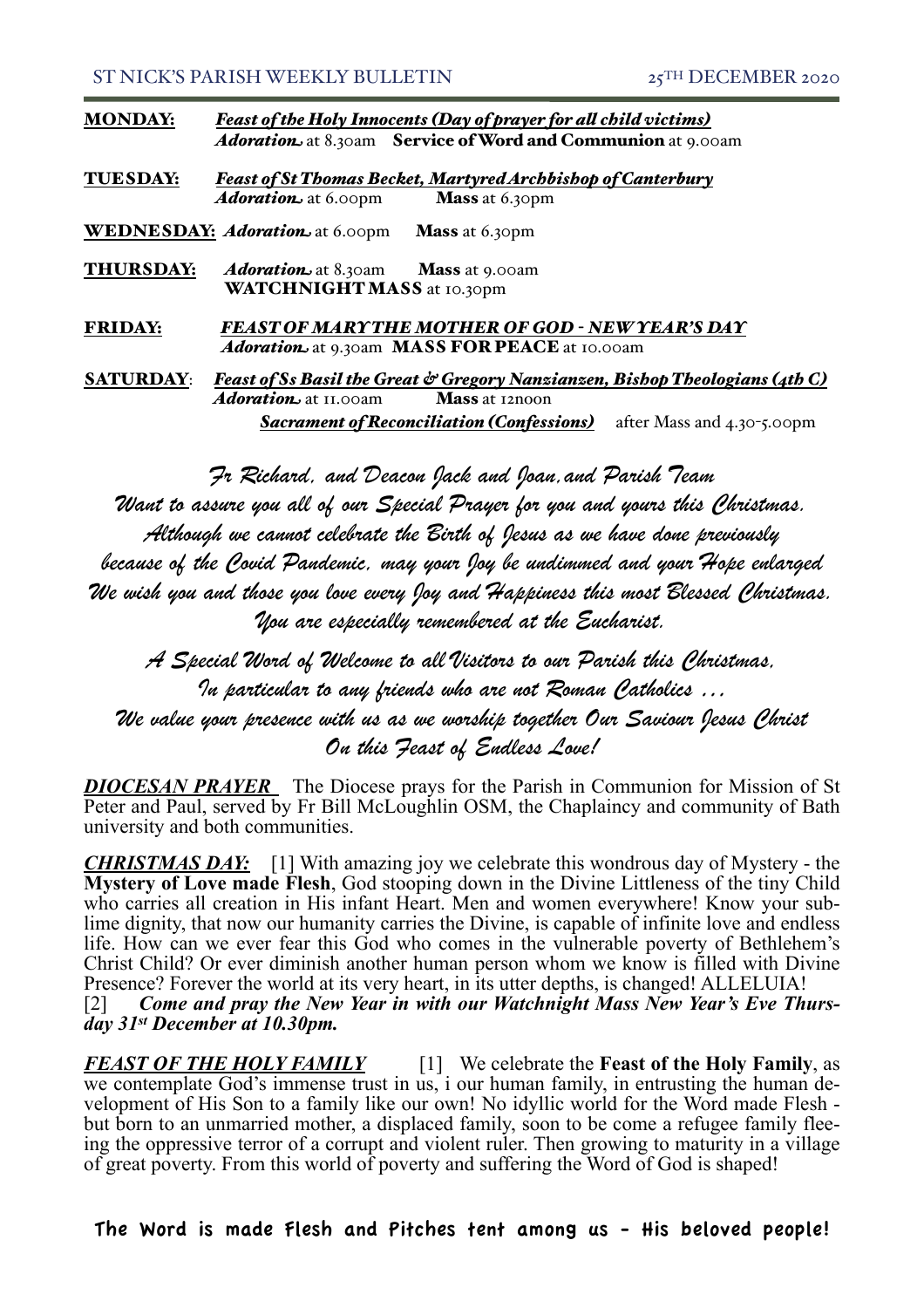*NEW YEAR'S DAY:* [1] We celebrate on **New Year's Day**, the **Feast of Mary, the Mother of God**. The Council of Ephesus, 431AD, made the first solemn pronouncement of the Church's doctrine in regard to Mary - giving her the title 'Theotokos' - bearer of God. It did so less to honour Mary and more to preserve and proclaim the fundamental doctrine that Jesus was truly God and truly Human. Mary is the model disciple, God's teacher to God's People on how to be true and loving disciples of Jesus. Let 2018 be a Year of growth in Missionary Discipleship!<br>[2] Held by most of the Church as the **World Day of Praver for Peace**. Mass will be of-

[2] Held by most of the Church as the **World Day of Prayer for Peace**, Mass will be of- fered for the Peace of the World - that the terror, conflict and brutal wars of 2020 might give way to an era of Peace and Reconciliation: courage is making Peace rather War!

## *PRAY EACH WEEK FOR A DIFFERENT MINISTRY OR MISSION OF THE PARISH*

This week, pray God's Blessing upon the mission of **the Wild Goose Café and the Spring of Hope Women's Hostel** - both part of the **Crisis Centre Ministries**. Serving the homeless and 'street poor' with hot meals most days of the week, and in Spring of Hope sheltering homeless women who are most vulnerable, one or two of our community volunteer with them and there is great co-operation between the Wild Goose and our Food Bank. This is so much part of 'God's option for the Poor' and our care for the vulnerable. Volunteers always welcome - see Richard

## *COLLECTIONS LAST WEEK*

Env £165.00 + Loose £190.00 + PayPal £249.83. + S/O £111.05 = TOTAL: £715.88 thanks! **Food Bank donation** £520.00 **Caritas Fund** £260.00 **CAFOD** £330.00 - many thanks! *I wish also to thank all who give great and small amounts to the work and mission of the parish. Every gift and every giver is equally valued and these gifts are used to serve the growth of the Kingdom of God. Thank you!* 

**Our Caritas Fund is supporting so many people as those unemployed are increasing.**

#### *WORD OF GOD FOR OCTAVE AND DAYS OF CHRISTMAS*

| <b>Thursday</b> |                  | Midnight Mass Isaiah 9: 1-7 / Ps 95 / Titus 2: 11-14 / Luke 2:1-14            |
|-----------------|------------------|-------------------------------------------------------------------------------|
| Friday          | <b>Dawn Mass</b> | Isaiah 62: 11-12 / Ps 96 / Titus 3: 4-7 / Luke 2: 15-20                       |
|                 | Day Mass         | Isaiah 52: 7-10 / Ps 97 / Hebrews 1: 1-6 / John 1: 1-18                       |
| Saturday        |                  | Acts 6: 8-10, 7: 54-59 / Ps 30 / Matthew 10: 17-22                            |
| Sunday          |                  | Ecclesiasticus 3: 2-6, 12-14 / Psalm127 / Colossians 3: 12-21 / Luke 2: 22-40 |
| Monday          |                  | 1 John 1: 5-2: 2 / Psalm 123 / Matthew 2: 13-18                               |
| <b>Tuesday</b>  |                  | Colossians 1: 24-29 / Ps 22 / Luke 22: 24-30                                  |
| Wednesday       |                  | 1 John 2: 12-17 / Psalm 95 / Luke 2: 36-40                                    |
| <b>Thursday</b> |                  | 1 John 2: 18-21 / Psalm 95 / John 1: 1-18                                     |
| Friday          |                  | Numbers 6: 22-27/ Ps 66 / Galatians 4: 4-7 / Luke 2: 16-21                    |
| Saturday        |                  | 1 John 2: 22-28 / Ps 97 / John 1: 19-28                                       |

*CHRISTMAS OFFERINGS* For those not using Offertory envelopes, there are some 'Christmas Offering' envelopes available today for the Christmas Offerings. The Collections at Christmas and Easter are your personal offering of financial support for your parish priest, and makes up a major part of his annual 'wage'. Thank you for your generosity.

*CRIB OFFERINGS* As always, these are gifts that support the work of our outstand- ing **Diocesan Children's Society.** With their offices in Pennywell Road, they are indeed a part of our parish! Please pray for their work, give generously, and pray for more adoptive parents to come forward - **could you be such an adoptive family? Contact tel: 0845-122-0077**.

*COME AND CELEBRATE THE NEW YEAR TOGETHER!* As for the past few years, there will be a New Year 'Watch Night Mass' at 10.00pm on 31st December, praying the New Year in. During this Year of Covid and so much grief and weariness - we need to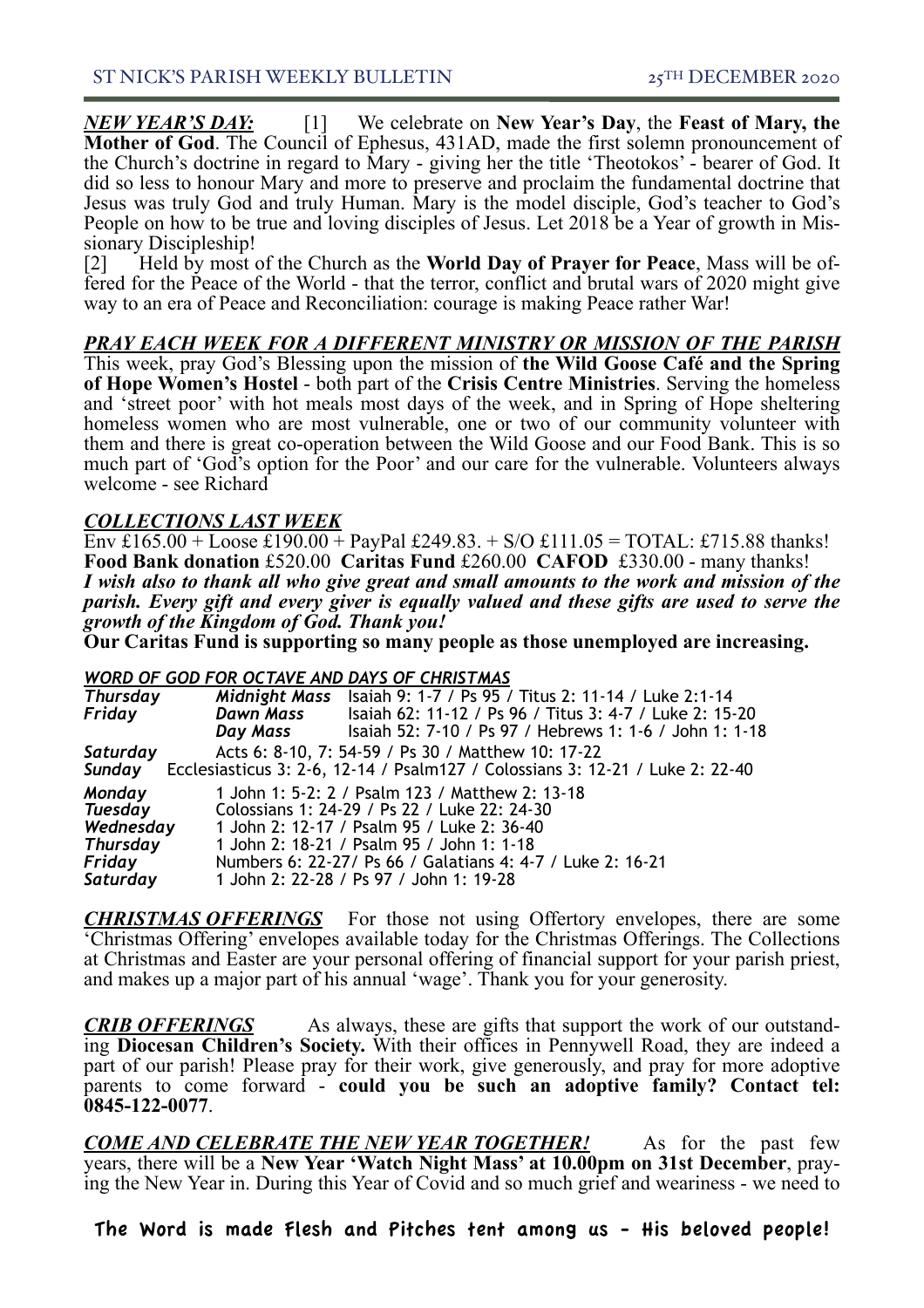pray for fearful world, our war-torn world, for our polluted Earth, for our refugee and asy- lum-seeking sisters and brothers - and for our own families and parish family! Much to pray about as we enter a New Year - to fill it with a New Hope and a deeper Love!

## *DATES FOR THE DIARY*

| 25th Dec    | <b>FEAST OF THE BIRTH OF OUR LORD JESUS CHRIST</b>                               |
|-------------|----------------------------------------------------------------------------------|
|             | Midnight Mass begins at 10.30pm (Christmas Eve); Morning Mass at 10.00am         |
| 27th Dec    | <b>Feast of the Holy Family - Baptismal Sunday</b>                               |
| 30th Dec    | Parents pre-Baptismal Preparation Session 1 at 6.00pm (on Zoom)                  |
| 31st Dec    | Watchnight Mass and Greeting the New Year in Christ at 10.30pm                   |
| <u>2021</u> |                                                                                  |
| 1st Jan     | <b>Feast of Mary the Mother of God - New Year's Day - Mass at 10am</b>           |
| 6th Jan     | <b>Feast of the Epiphany of the Lord - Holy Day of Obligation Mass at 6.30pm</b> |
| 8th Jan     | Parents pre-Baptismal Preparation Session 2 at 6.00pm (on Zoom)                  |
| 10th Jan    | <b>Feast of the Baptism of the Lord - Baptismal Sunday</b>                       |
| 15th Jan    | New Year Healing Mass at 7.00pm                                                  |
| 19th Jan    | Parish Finance Committee at 7.00pm (on Zoom)                                     |
| $21st$ Jan  | Parish Pastoral Council meets at 7.00pm                                          |
| 28th Jan    | <b>Borderlands Trustees Meeting</b>                                              |
|             |                                                                                  |

# *Christmas Thanks*

- *+ to all who have worked so hard throughout the year preparing the Church*
- *+ to all who clean and decorate with flowers the Church each week*
- *+ to all working in the sacristy, preparing the Crib etc*
- *+ to all who help celebrate the Liturgy choir, organists, altar servers, Readers, Lay Ministers of the Eucharist, Welcomers and liturgy planners*
- *+ to all who give time to pray and who serve our community all year round*
- **+** *to all who serve the many Ministries and Missions of our parish family*
- **+** *to all who serve in or support the Partish Food Bank ('St Nicholas Bread')*
- **+** *to all who enable the parish office to do so much pastoral care*
- *+ to all of you, my brothers and sisters in Christ in this wonderful community!*

*To express my gratitude, I have bought you all as a Christmas Gift, a variety of CAFOD World Gifts.* 

*SACRAMENTAL PREPARATION PROGRAMMES - CALLING ALL PARENTS!* **Be- cause of the great uncertainty as to Government Restrictions, we are waiting to mid January before deciding how to proceed with 2021 Sacramental Programmes.**

*BAPTISMAL PREPARATION FOR PARENTS* I am so glad we are able to celebrate Baptism once more. All those parents whose children we were not able to baptise this year, please come forward now and contact Eustace Tameh to join the preparation sessions on:

**Wednesday 30th Dec 2020 at 6.00pm (via Zoom) - Session ONE** and

**Friday 8th Jan 2021 at 6.00pm (via Zoom) - Session TWO**

These sessions are for those parents wishing to celebrate their child's baptism on either: **Baptismal Sundays: 10th January and 14th February at 10am Mass** 

*NEW YEAR HEALING MASS - FRIDAY 8th JANUARY* Start the New Year by seeking the healing of Christ for yourself and our world at this Healing Mass on Friday January 5th at 7.00pm at St Nicks. A New Year marks a New Beginning - let us allow Jesus, Word and Wis- dom made Flesh, to be our Emmanuel God and Universal Brother, touching our wounds so that we do not take our or the world's pain, anger and hurt into this New Year. This year we need even more than ever to pray Healing for our world as we walk the road of recovery from the Covid Pandemic, bring a new beginning for our global human community, and pray healing for our planet.